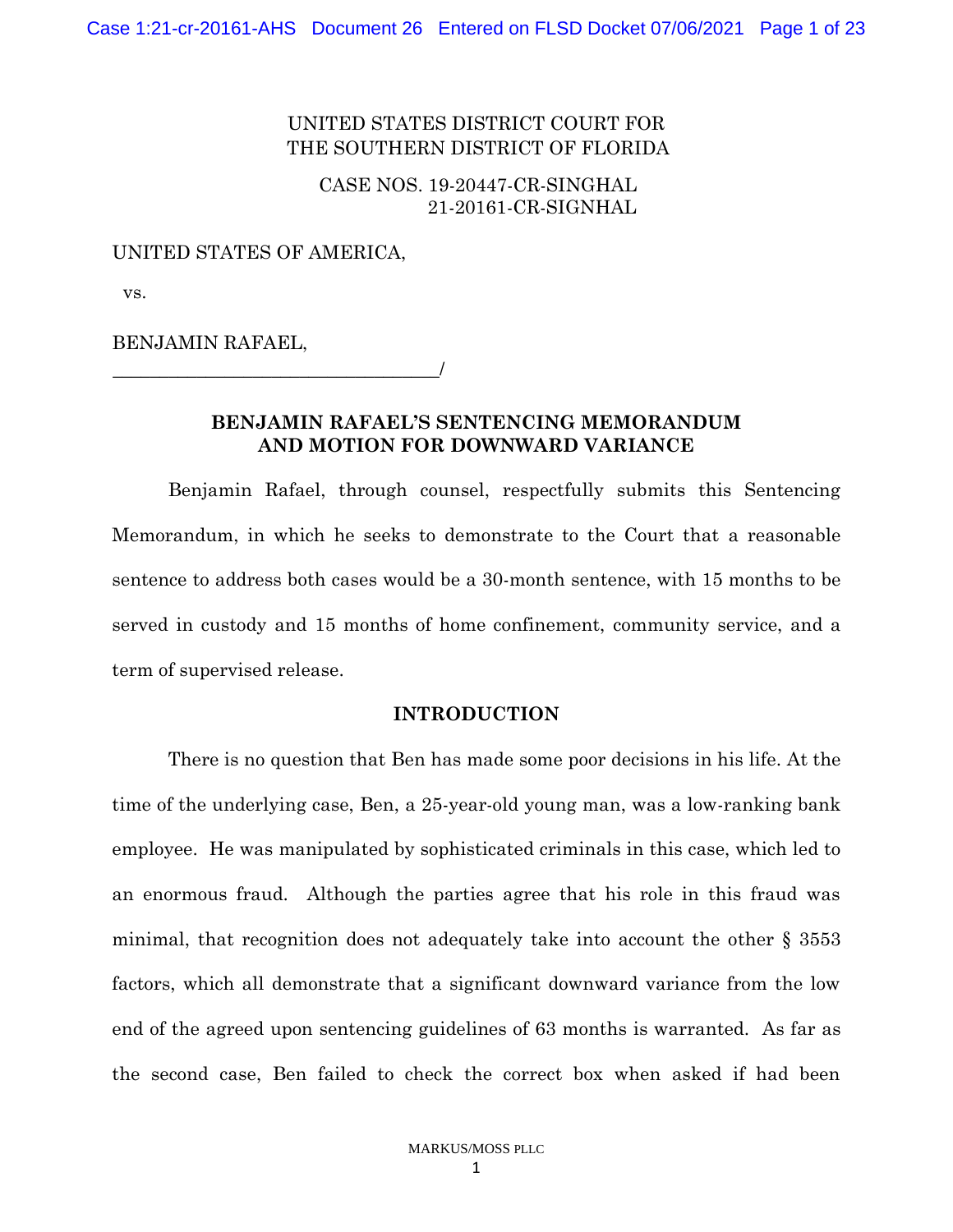convicted of a crime on the PPP/EIDL applications. He did not falsify bank or employment records, nor in any other way did he seek to defraud the government with materially false documents. He immediately accepted responsibility, waived indictment, and pleaded guilty.

In addition to exploring these two cases in more detail, this memo will attempt to go through some of the more important § 3553 factors, which include:

- **Ben's role in the underlying offense is minimal**. Not only was he used by the much more culpable defendants. He made \$60,000 in this case, compared to the tens of millions his co-defendants made. Of the long running 6-year conspiracy, his involvement was for a short, limited time of not more than six months.
- **The loss amount in both cases greatly overstates Ben's culpability**. Despite only profiting \$60,000, Ben is being held accountable for the entire loss, between \$25 and \$60 million. Both the sentencing guidelines and the plea agreement in this case provide for a downward variance based on this overrepresentation. U.S.S.G. 2B1.1, Application Note 21(C); Benjamin Rafael Plea Agreement ¶ 12 [D.E.52]. The same is true with the PPP/EIDL case. Ben was approved for \$120,000 in relief funds, but only received \$28,000. Ben's case represents one of, if not the smallest loss amount prosecuted in the country for PPP/EIDL fraud, especially considering there were no aggravating factors present. Even the Guidelines recognize that there are cases where loss is not a good measure of culpability. *See* U.S.S.G. 2B1.1, n. 22(C) (explaining that "there may be cases in which the offense level determined under the guidelines substantially overstates the seriousness of the offense.")
- **Ben compares favorably to other similar cases**. Both in this District and around the country, there have been similar schemes resulting in huge losses. More culpable defendants in those cases provide a good reference point for Ben's case. For example, in the Rothstein case, two \*much\* more culpable co-defendants received sentences of 30 months before cooperation credit. Frank Spinosa (14-cr-60257-Bloom), a TD Bank executive who intentionally misled investors to the tune of \$1.4 billion, was sentenced to 30 months. The experienced and sophisticated 54-yearold executive held a much higher position than Ben, made more money than Ben, and was much more involved than Ben. Similarly, Michael Szafranski (15-cr-60010-Dimitrouleas), who verified \$200 million worth of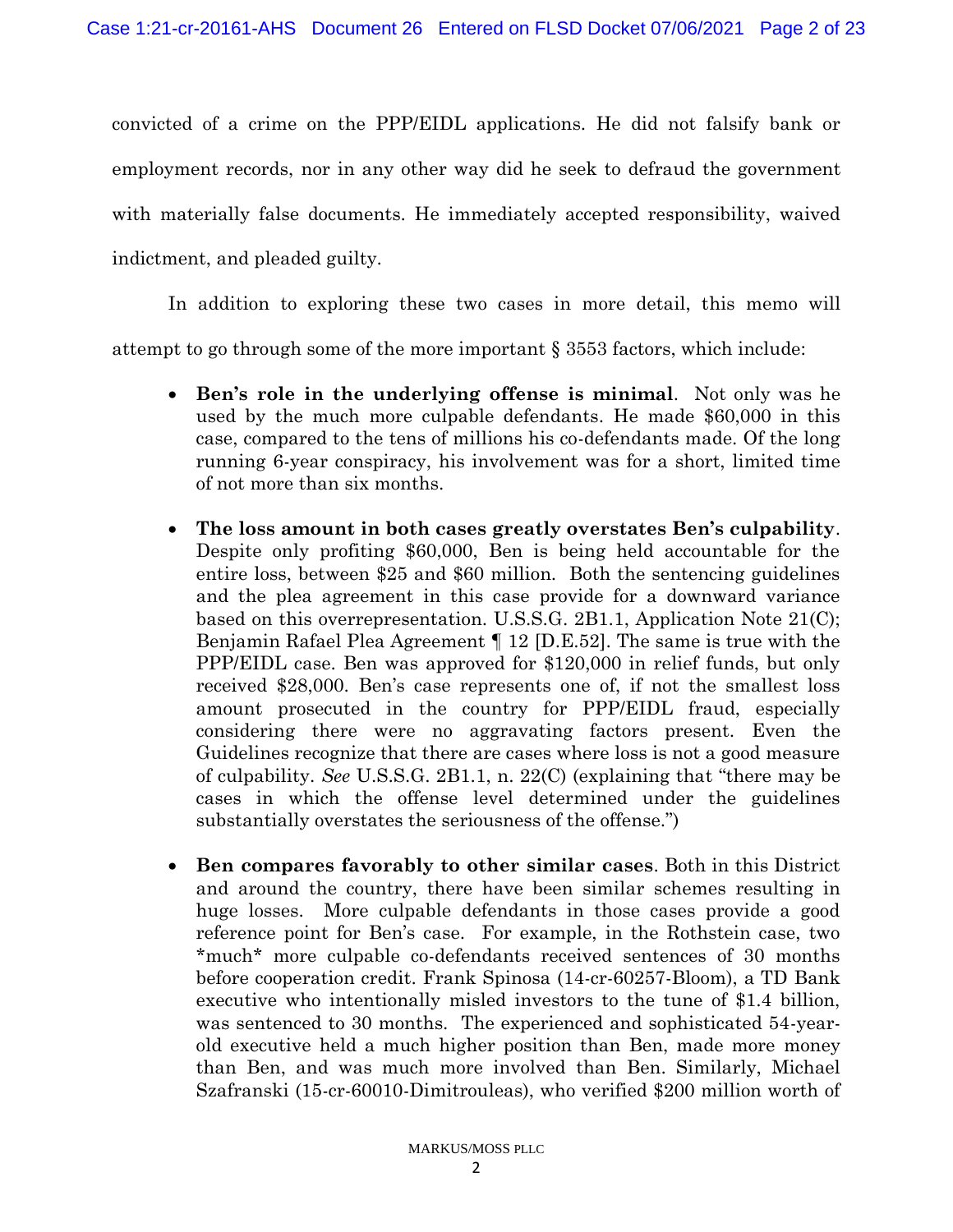Rothstien's transactions and made millions of dollars received 30 months before cooperation (which was later reduced to 20 months). As for the PPP/EIDL case, unlike every other charged defendant encountered, Ben did not falsify corporate records or bank statements, lie about the number of employees, or otherwise misuse the funds for frivolous or wasteful purposes inconsistent with the CARES Act. He merely was trying to contribute to caring for his family in the worst economic conditions in the past 100 years.

- **Ben is a devoted full-time, stay-at-home dad.** His family desperately needs his continued paternal support, which allows his wife to be the sole financial provider while Ben serves as the primary caregiver for their oneyear-old son. Any significant period of incarceration will detrimentally impact Ben's family and its well-being. Ben is a 31-year-old first-time, non-violent offender, who has otherwise led an exemplary life. Ben and his wife are now young parents to their first child, which will necessitate Ben's time and attention as a parent and caregiver. Even knowing about the offense, he enjoys the support of his family, friends, and professional colleagues.
- **Ben's cooperation was substantial**. Ben immediately accepted responsibility in this case, without even seeing discovery. He was debriefed prior to and after being charged. He agreed to testify. And he agreed to pay restitution in any amount that he could.

At the sentencing hearing, we will provide more detail for the Court. Below,

we will outline some of these factors for the Court's consideration.

# **ADDITIONAL SUPPORTING RESOURCES**

In a separate filing, we provide the Court with 20 letters written by Ben's

friends and family, which attest to his extraordinary character. *See* Exhibit A*,* 

*Compendium of Letters in Support of Benjamin Rafael*.

# **PROCEDURAL BACKGROUND AND SENTENCING GUIDELINES**

Ben pleaded guilty to Conspiracy to Commit Wire Fraud (18 U.S.C. § 1349).

[D.E. 52]. The agreed upon total offense level, 25, with a criminal history category of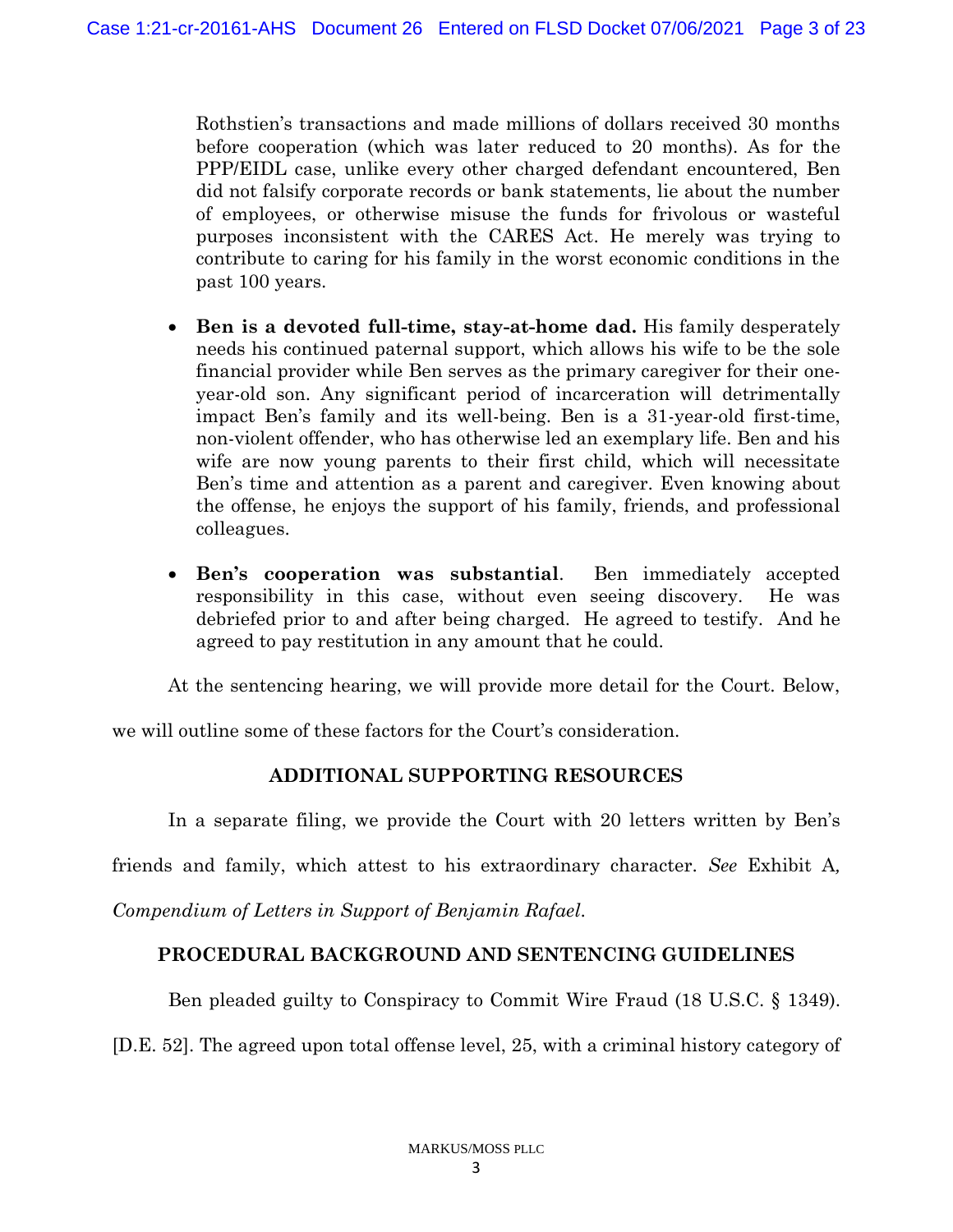I, equates to an advisory sentencing guideline range of 63-78 months. <sup>1</sup> In the PPP/EIDL case, Ben pleaded guilty to 18 U.S.C. § 1014 and scored at a level 15, which corresponds to a guideline range of 18-24 months. [D.E. 18]. We have moved to consolidate these cases for sentencing.

### **DOWNWARD VARIANCE**

We respectfully urge the Court to vary below the advisory guideline range and impose a sentence of 30 months incarceration, with 15 months to be served in custody and 15 months to be served in home confinement, as well as community service, and a term of supervised release, which is sufficient – but not greater than necessary – to satisfy the factors outlined in 18 U.S.C. § 3553(a). *See Kimbrough v. United States*, 552 U.S. 85, 101 (2007).

# **I. THE NATURE AND CIRCUMSTANCES OF THE OFFENSE A. Ben's Role in the Underlying Offense is Minimal**

It is of critical importance to note that Ben did not start out as a member of this conspiracy, which was in operation for years before Ben was recruited. Ben's entire involvement in this case was for approximately *four months* in 2015. With an official job title of Personal Banker, Ben was one position above bank teller. At the time of the offense, he had only been working at the bank for a few months. His day-to-day duties involved opening and closing personal and business accounts, sending wire transfers, drawing cashier's checks, and otherwise fulfilling

<sup>1</sup> This is the guideline range assuming that Ben receives credit for acceptance of responsibility. We understand that the government has not yet taken a position on whether it will agree to acceptance of responsibility in light of Ben's second case. We filed an objection concerning this issue.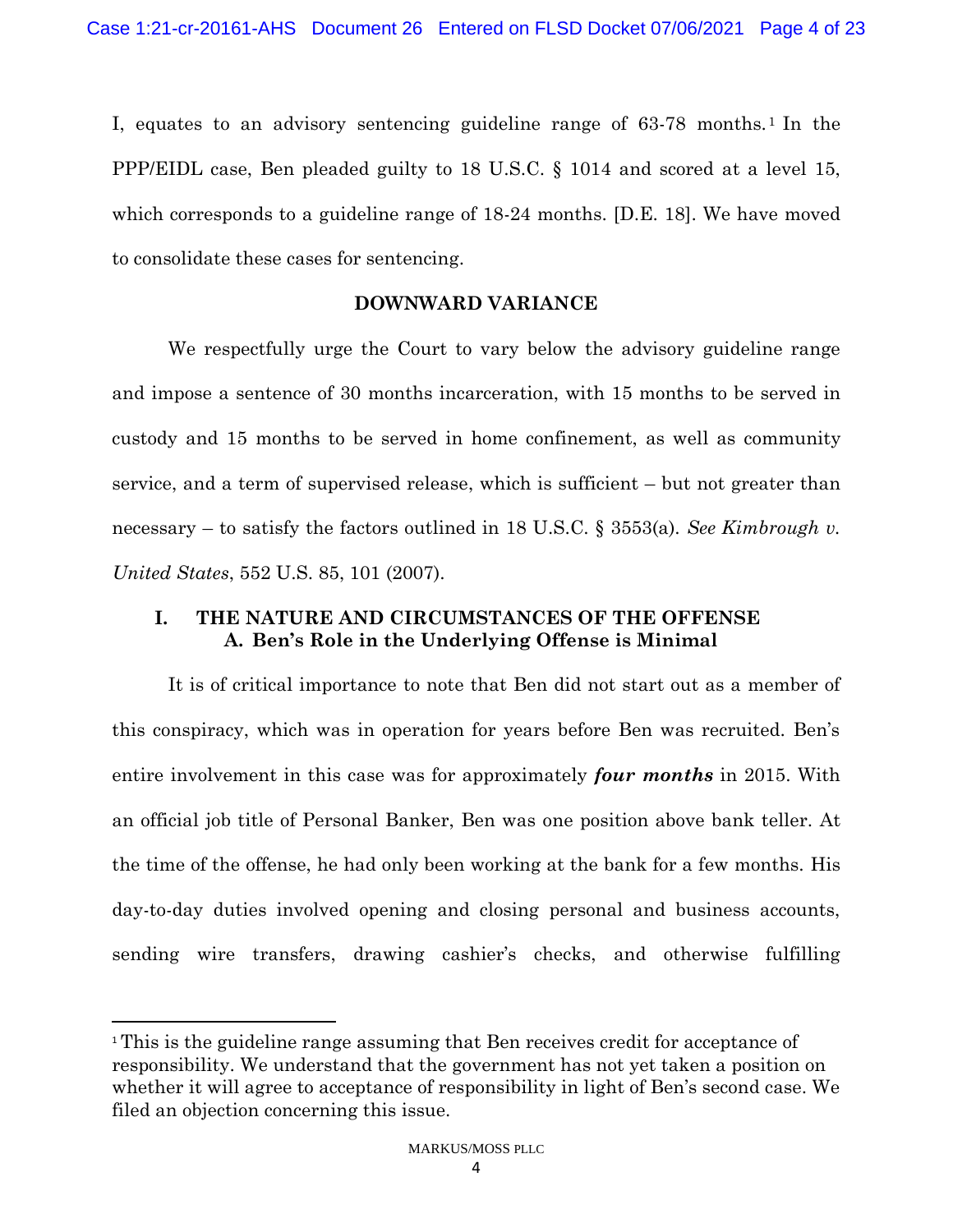ministerial duties. Ben did not have the power to access Wells Fargo's brokerage accounts, which were for high-dollar account holders.

In early 2015, by shear bad luck, Ben happened to be the person available to help Mr. McConley open several personal and business accounts at the time he walked into the Brickell Wells Fargo branch. Over the next couple months, Mr. McConley would come by the branch on a daily basis, sometimes multiple times in one day, to have Ben send wires, confirm wires were received and deposit checks. Through these almost daily interactions, Ben and Mr. McConley became well acquainted, and soon were friends. What is more, Mr. McConley began to treat Ben to expensive lunches, dinners, happy hours and generally exposed him to a world of luxury and wealth he had never experienced before. Ben was in awe, to say the least. In late February 2015, Mr. McConley invited Ben, his wife, and some other individuals to fly aboard a private jet to enjoy the weekend in Las Vegas as his guests—Mr. McConley reportedly even flew the plane himself.

Ben recalls that it was right around the date of this trip that Mr. McConley and his partner Mr. Van Eman began to ask more of Ben than was legal. The favors first started out small, i.e., to confirm a wire transfer that was in actuality not yet completed. But over the course of the next few months, until late June of 2015, the requests became more substantial and came to include lies on Wells Fargo letterhead and via his employee email.

McConley and Van Eman knew Ben was inexperienced and unsophisticated, so they ensured they obtained what they needed from him by sending verbatim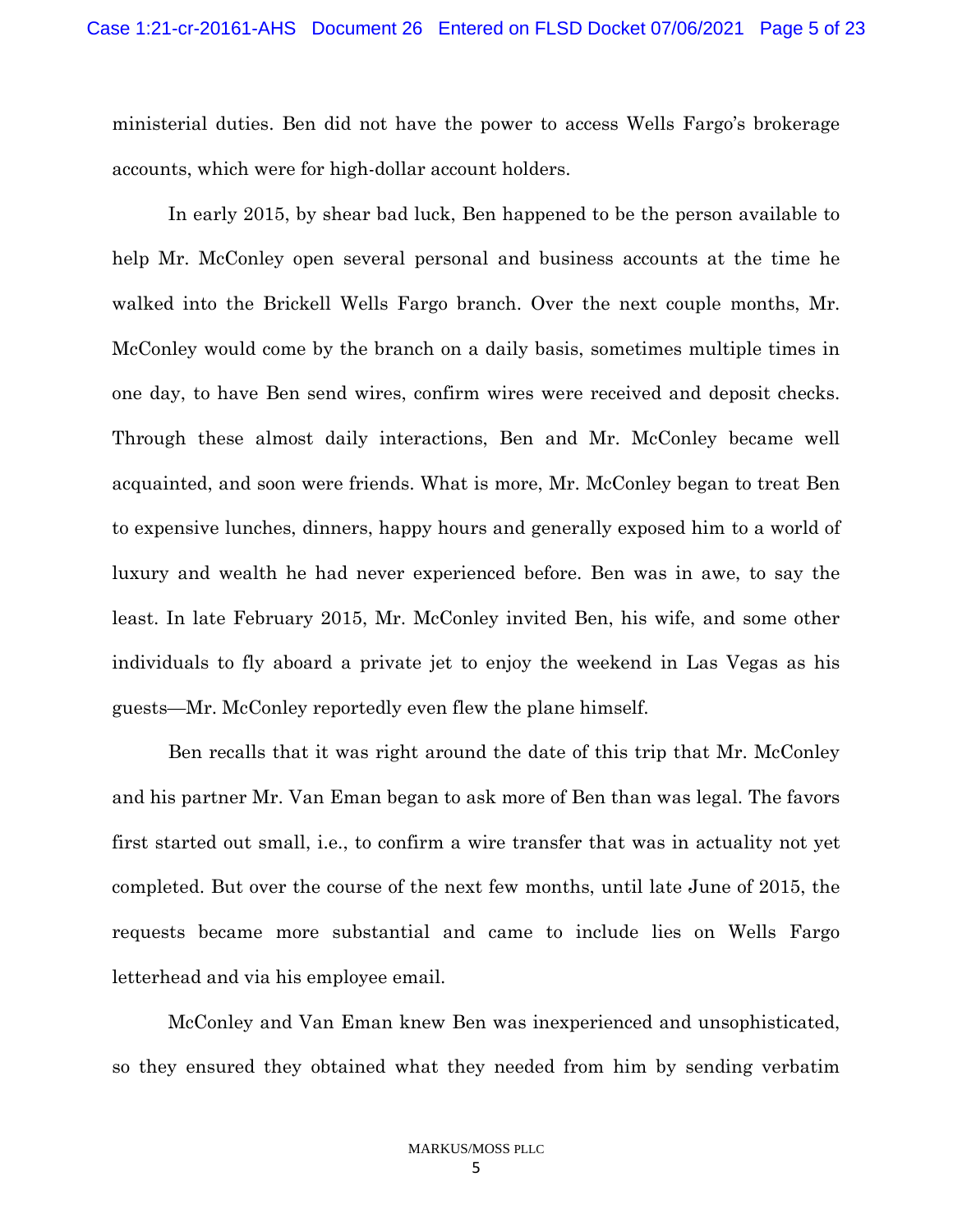what they wanted written, or already had their own letter prepared for Ben to sign or send from his Wells Fargo email account. Once Ben was fired from Wells Fargo in June of 2015, he held very limited utility for his co-conspirators as he could no longer send official Wells Fargo emails. Accordingly, they continued the conspiracy in a different direction without his involvement.

For his participation in the conspiracy, co-defendants Jason Van Eman and Ben McConley paid Ben \$60,000, a microscopic drop in the bucket when compared to the loss amount Ben has accepted. In fact, it represents only 1% of the total fraud. There was never a *quid-pro-quo* arrangement wherein Ben agreed to sign a letter or send an email in exchange for a particular payment. Rather, Ben, in his youthful naiveté, indulged these requests by his co-defendants because he was impressed with their apparent success and wanted to find an inroad to the same. Unfortunately, by the time Ben saw the error of his ways, it was too late, and he was in too deep.

Regarding the PPP/EIDL loan applications, we would like to underscore that Ben did not doctor or otherwise alter his supporting application documents. Almost universally, PPP/EIDL prosecutions involve aggravating factors absent here, including but limited to: fraudulently stating the number of employees or payroll amounts; submitting phony bank statements; submitting fake tax documents; creating bogus or use of defunct companies; or using stolen identities or aliases. The preceding factors are the standard hallmarks of PPP/EIDL fraud cases. Ben's only crime here is checking 'no' on the box asking whether he had been arrested. Not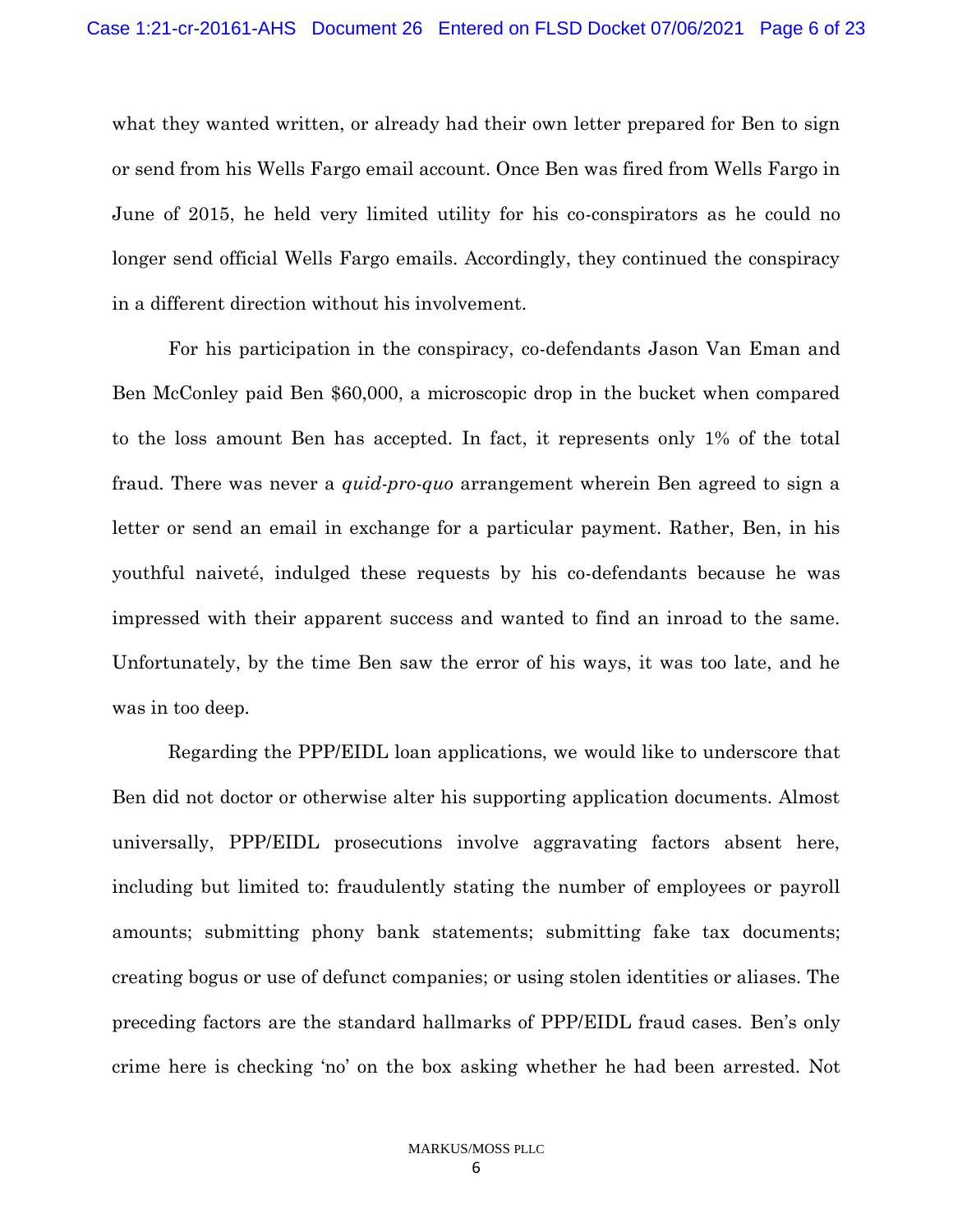only are there no aggravating factors present, Ben's loss amount reflects the lowest prosecution to date—that we could find.

Although PPP/EIDL prosecutions are a fairly recent phenomenon, there have been numerous sentencings of late, which the Court may find illustrative. As mentioned above, research did not elicit a single PPP/EIDL prosecution involving a lower loss amount. Loss amounts in these cases typically range from a few hundred thousand dollars to many, many millions.

For example, out of Virginia, defendant Monika Jaworska<sup>2</sup> pleaded guilty to an 18 U.S.C. § 371 count and agreed with the government that she defrauded victims of *at least* \$1,448,500 dollars. [D.E. 91]. Per her stipulated proffer, she and a related defendant submitted fraudulent PPP loan applications for four separate businesses wherein they made materially false representations as to: the number of employees employed by the businesses; payroll of the businesses; business addresses; employment taxes paid; purpose of the sought funds; and false tax returns. In total, 14 fraudulent loan applications were filed seeking over \$6.5 million dollars. *Id*. \$1,438,000 was actually disbursed by the victim banks. Judge Hilton sentenced Ms. Jaworska to time served (3 months incarceration) and ordered she repay \$220,573 in restitution. With respect to her co-conspirator, Tarik Jaafar,<sup>3</sup> Judge Hamilton sentenced Mr. Jaafar to 12 months imprisonment and ordered he repay \$220,573 in restitution.

<sup>2</sup> 20-cr-180 E. Dist. VA

<sup>3</sup> 20-cr-185 E. Dist. VA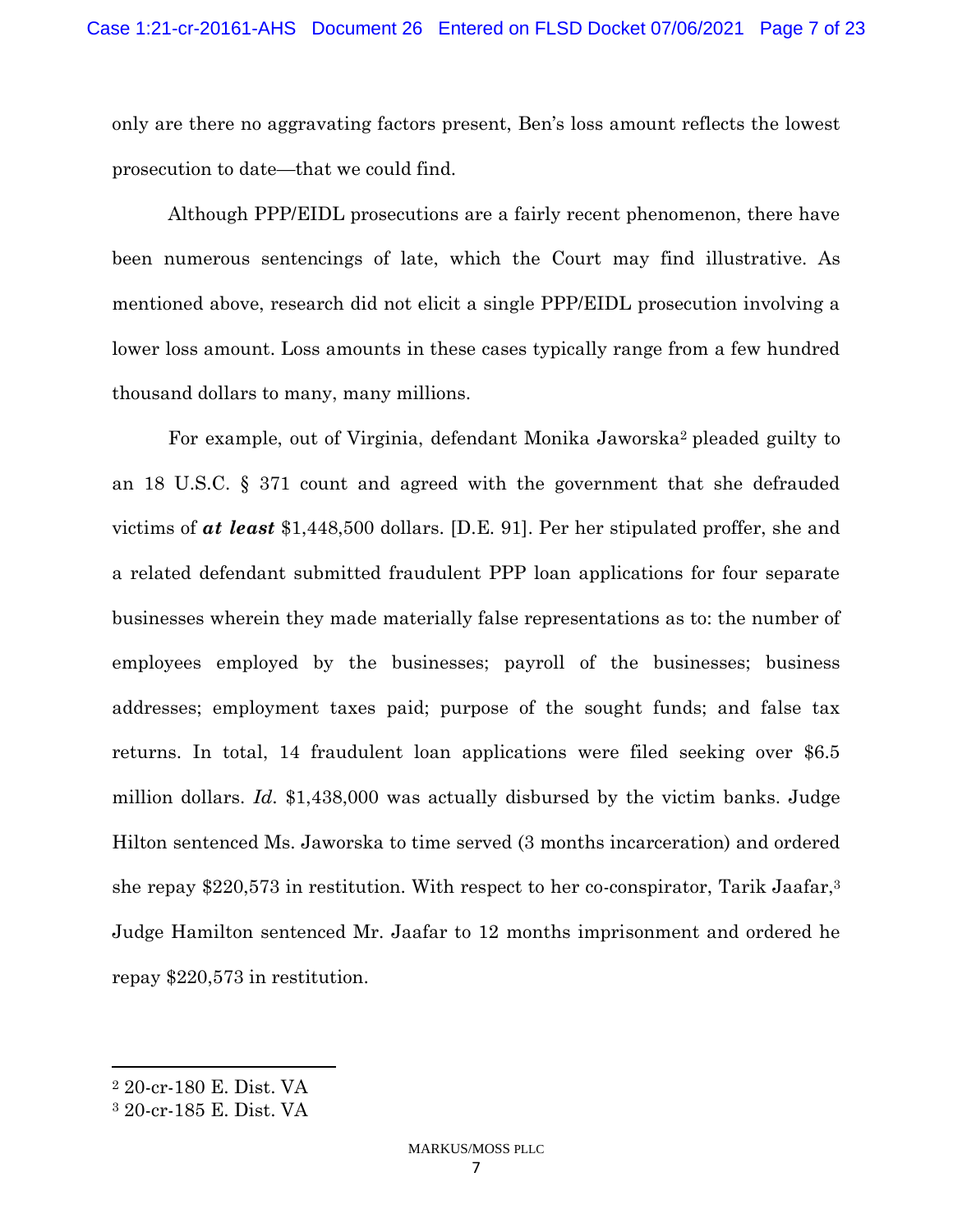In the case of *United States v. Robert Hamilton*, 20-CR-196, E.D. Wis., Mr. Hamilton acknowledged that he allowed a co-conspirator to fraudulently inflate his company's payroll on a PPP loan application to \$62,000 per month. [D.E. 38]. The application also contained fraudulent tax information. As a result of these fraudulent misrepresentations, Mr. Hamilton and his co-conspirators caused the victim bank to disburse \$155,000 dollars to his company, which is five times the amount Ben received. Judge Ludwig sentenced Mr. Hamilton to six months imprisonment and ordered restitution in the amount of \$155,000. Mr. Hamilton's co-defendant, Samuel Davis, also received six months imprisonment.

The preceding cases reflect some of the lowest loss amounts for PPP/EIDL prosecutions, which far overshadow Ben's intended loss amount, and his actual loss of \$28,000. All the preceding cases involve fraudulent documents that overstated employees, payroll, and taxes. Ben did not do any of those things.

# **B. The Loss Amount in Both Cases Greatly Overstates Ben's Culpability**

We move the Court for a downward departure, pursuant to U.S.S.G. § 2B1.1, Application Note 21(C), which states, "[t]here may be cases in which the offense level determined under this guideline substantially overstates the seriousness of the offense. In such cases, a downward departure may be warranted."

The Ninth Circuit in *United States v. Edwards*, 595 F.3d 1004, 1010, 1018 (9th Cir. 2010), upheld a probationary sentence far below the guideline range as substantively reasonable in a bankruptcy fraud case where the sentencing judge stated that the guideline range calculated using intended loss "overstated the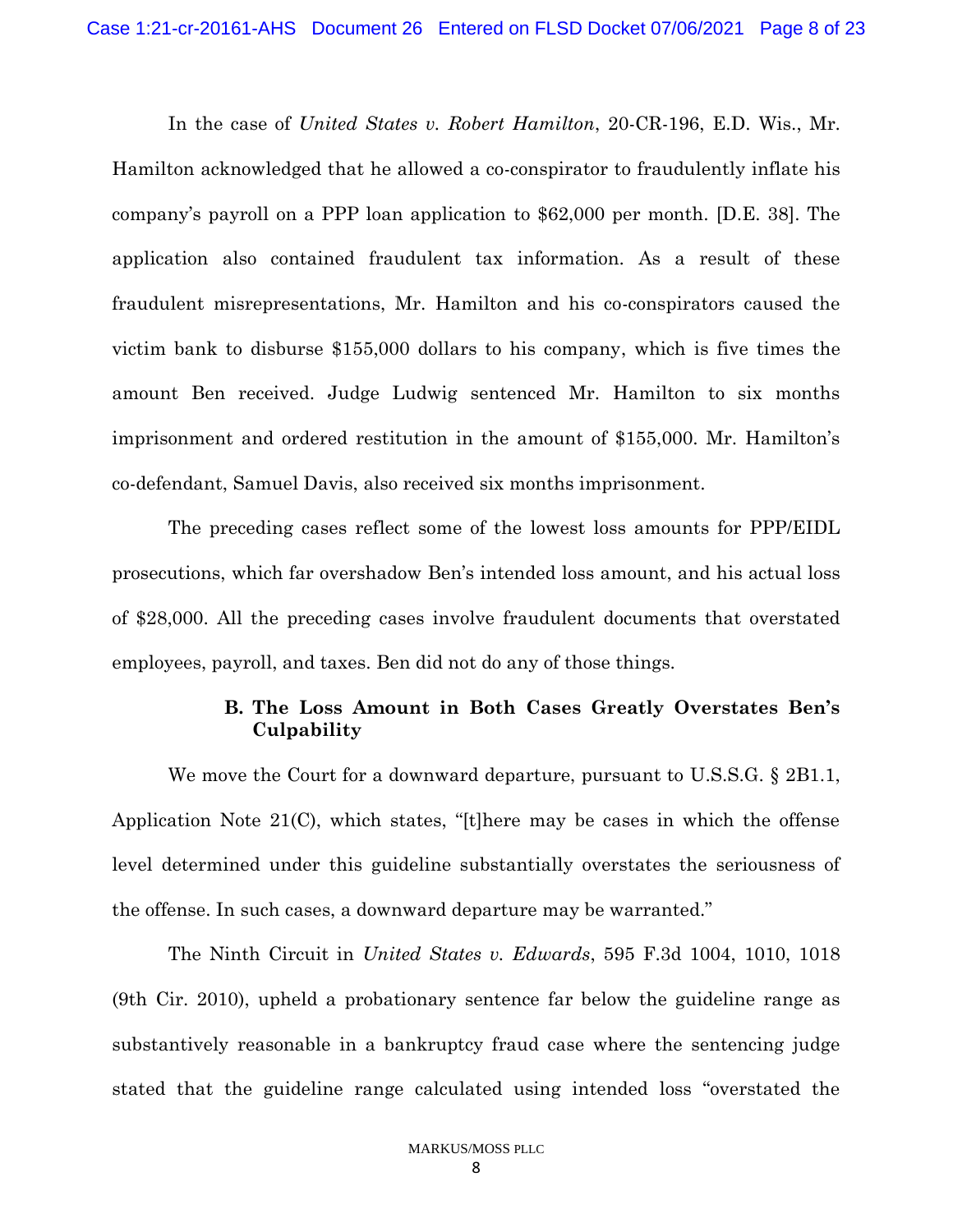circumstances" of the defendant's case, despite having a prior conviction for making false statements to Arizona financial institutions.

Just like in *Edwards*, the loss amount *significantly* overstates Ben's culpability in this case and a downward departure pursuant to U.S.S.G. § 2B1.1, Application Note 21(C), is appropriate because it was co-defendant Jason Van Eman who drafted the fraudulent bank letters to victims. Ben simply "copied and pasted" the language Van Eman directed him to use and forwarded the letters along. At times, Ben's contribution to the conspiracy consisted of little more than an e-mail stating, "I confirm" following various misrepresentations to investors by Van Eman and McConley. In short, he was at the bottom of the pyramid in terms of planning, direction, knowledge, understanding, profit, and conduct. Unlike the leaders, he did not devise this scheme, run the fraud, or otherwise assert any decision-making authority. Because he lacked knowledge of the entire scope for the conspiracy and profited close to nothing (unlike his co-conspirators), he is plainly the least culpable of those involved in this case. The conspiracy existed long before Ben's involvement and continued long after his withdrawal. It is also worth highlighting that in many ways, Ben (a 25-year-old, young and unsophisticated entry-level employee), was used by the much more sophisticated criminals in this case. These are all facts which demonstrate Ben not only deserves a 4-level minimal participant adjustment under U.S.S.G. § 3B1.2, comment. (n.3(A)), but also a departure under U.S.S.G. § 2B1.1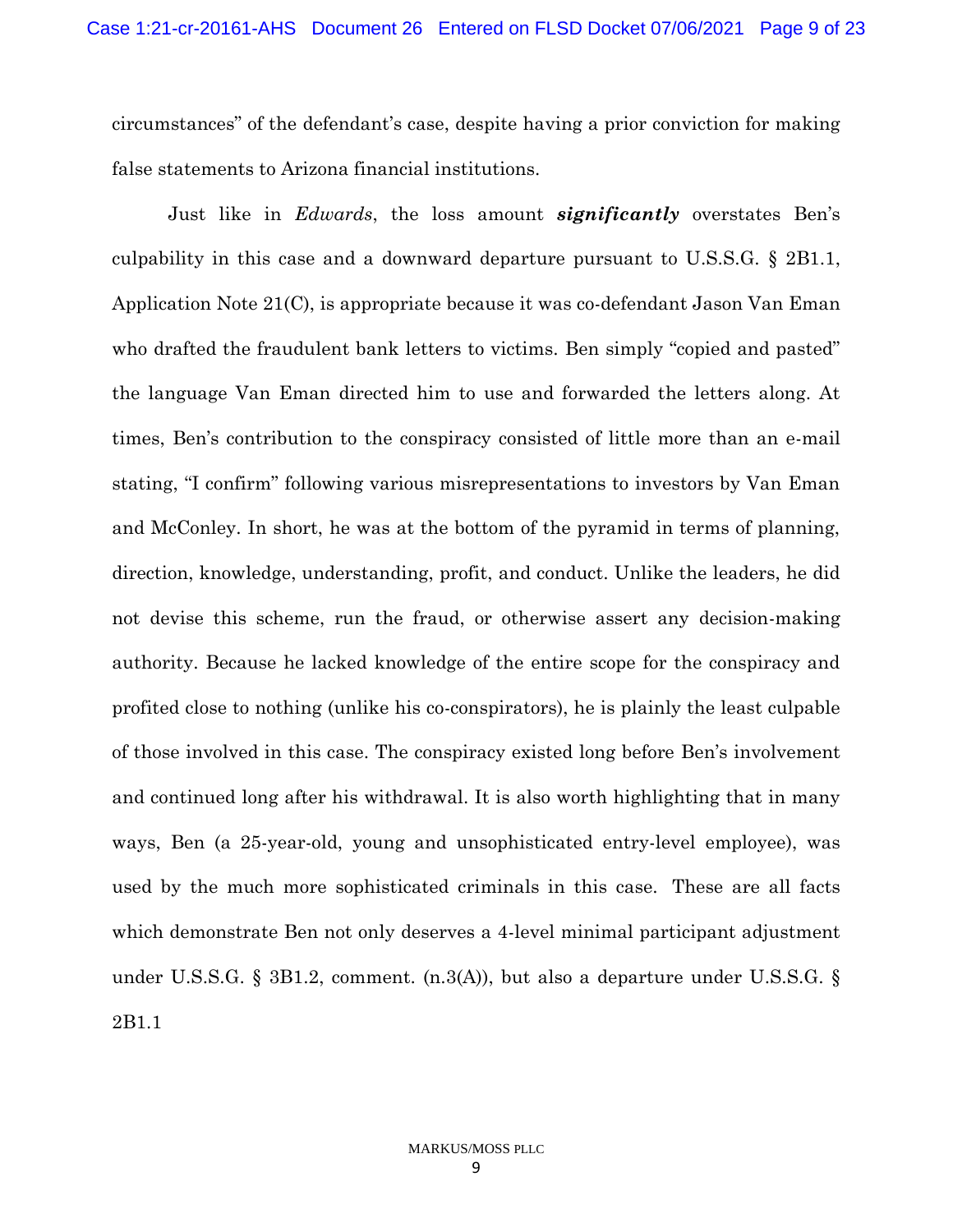Application Note 21(C) of U.S.S.G. § 2B1.1 is also applicable to the PPP/EIDL case. To reiterate, Ben never sought a specific amount of money; he submitted an application with real and accurate numbers, and the government system generated a loan approval amount. The number generated by the computer program is what the government considers to be intended loss. In actuality, Ben obviously could not have intended a loss of that amount because the government algorithm generated the amount after he input his real numbers. While we sought to limit the scope of loss to the amount disbursed to Ben (actual loss), the government insisted he accept responsibility for the higher loss amount, which he did.

Although Ben acquiesced this request, we think it appropriate the Court take into account how loss in this case was calculated. Just like in the *Edwards* case discussed above, the loss amount in the PPP/EIDL case *significantly* overstates Ben's culpability and a downward departure pursuant to U.S.S.G. 2B1.1, Application Note 21(C), is warranted.

Although the PPP/EIDL case occurred during the pendency of the underlying case, we again place those facts into context. As a record small business owner, Ben was bombarded by bank representatives inviting him to apply for PPP/EIDL relief funds. Being without consistent work and having recently had a baby, Ben thoughtlessly applied. The impact from his involvement in the criminal case on the PPP/EIDL loan application was not apparent to Ben on its face; he simply checked the electronic boxes and submitted his bank and incorporation records. Based upon the information he provided—which was all true and correct save for arrest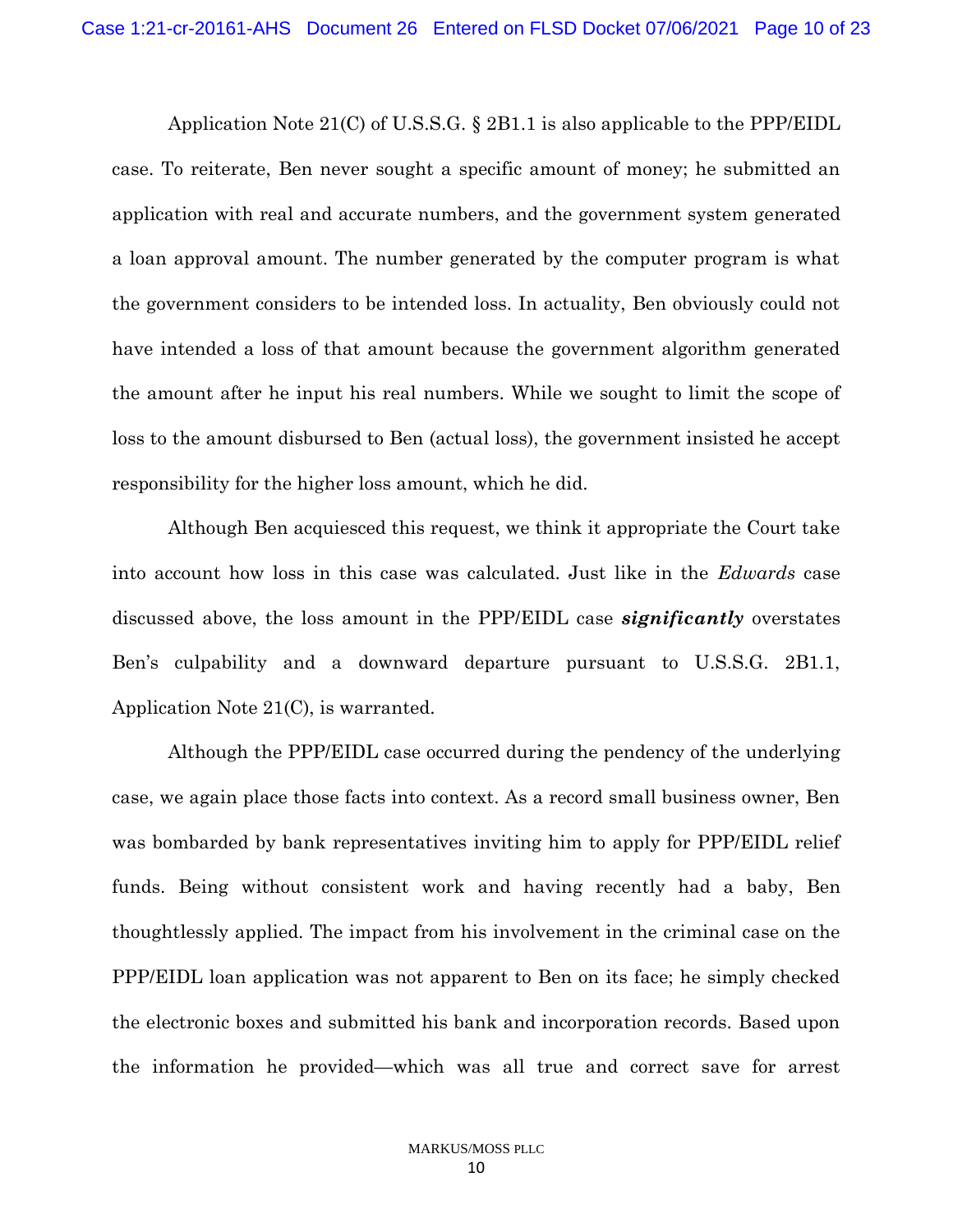history—the algorithm generated a loan amount. Ben did not request a specific amount of money. The decision of how much of a loan to approve was entirely based on his financial statement. And while the automated system approved Ben for a total of \$121,500 dollars between six loans, he only received \$28,000 dollars. In fact, Ben rejected receiving more money despite being approved for it. As a struggling full-time parent, Ben simply thought he was taking part in a government program that would help his family get through the toughest economic conditions of the past century.

### **II. BEN COMPARES FAVORABLY TO OTHER SIMILAR CASES**

There are similar cases worth comparing to this matter. For example, Frank Spinosa, a defendant sentenced in the infamous Scott Rothstein case, which involved a \$1.5 billion dollar Ponzi scheme fraud. Mr. Spinosa was a Vice President for TD Bank, and in that capacity, he worked with Rothstein to send letters to investors to assure them that funds were available at the bank. *See Spinosa Factual Proffer, p.* 3,  $\parallel$  3. Mr. Spinosa also attended meetings with investors as Mr. Rothstein's banker, where he assuaged investor concerns and reassured them that Mr. Rothstein was in good standing with the bank. *Id*. Spinosa was much more senior (and sophisticated) than Ben and the fraud was much more far-reaching. Spinosa was sentenced to 30 months imprisonment. Both in terms of role due to banking title and the scope of the fraud, Mr. Spinosa deserved significantly more punishment than Ben, a lowly personal banker who could not even check brokerage account balances.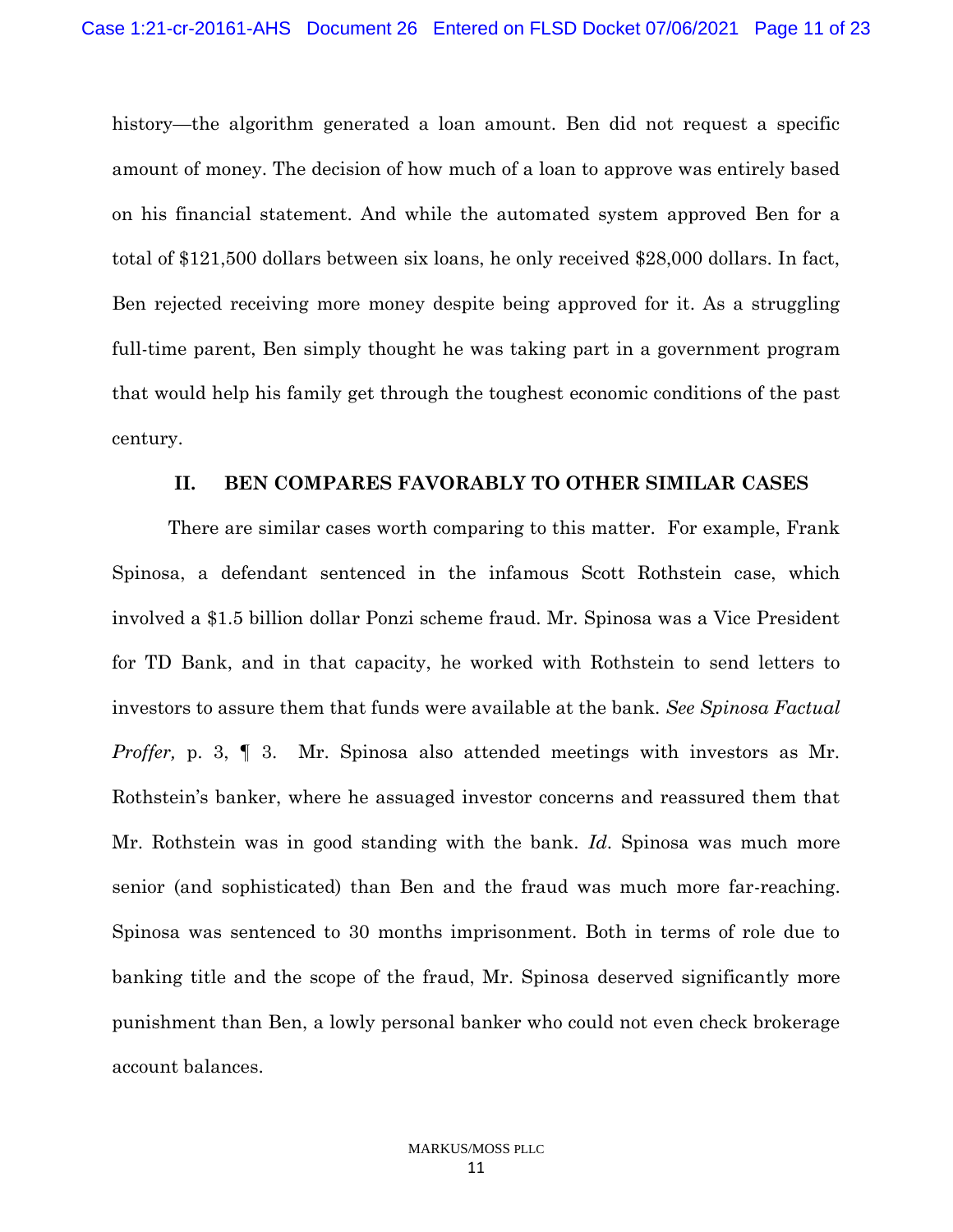An additional comparable defendant is that of Michael Szafranski, another Rothstein case (15-cr-60010-Dimitrouleas). According to his factual proffer [D.E. 46], Mr. Szafranski was a registered investment advisor who operated a purportedly independent third-party verifier for transactions involving multiple Scott Rothstein investors, when in fact, Mr. Szafranski was getting kickbacks and commissions for recruiting investors instead of operating as an independent fiduciary. *See Szafranski Factual Proffer,* p. 2-3. He was responsible for \$6.5 million in restitution. *See Szafranski Sent. Memo*, p. 2. For his role in the Rothstein fraud (he did not receive a minor role adjustment), Mr. Szafranski was sentenced to 30 months by Judge Dimitrouleas, which he later reduced to 20 months for cooperation. The fact that Mr. Szafranski was a third-party fiduciary who operated his own company, profited millions of dollars from the fraud, and was certainly not a minimal participant in the conspiracy, clearly reflects the need for greater punishment than does Ben—a lowly bank employee who made a maximum of \$60,000.00 during the course of his involvement in the conspiracy.

Although the preceding two cases are some of the leading comparables from within the district, they are by no means the only cases when looking at a national level. For example, Kareem Serageldin, a former Credit Suisse Managing Director, was sentenced to 30 months imprisonment for his involvement in a scheme to conceal over \$100 million dollars in losses, which stemmed from his company's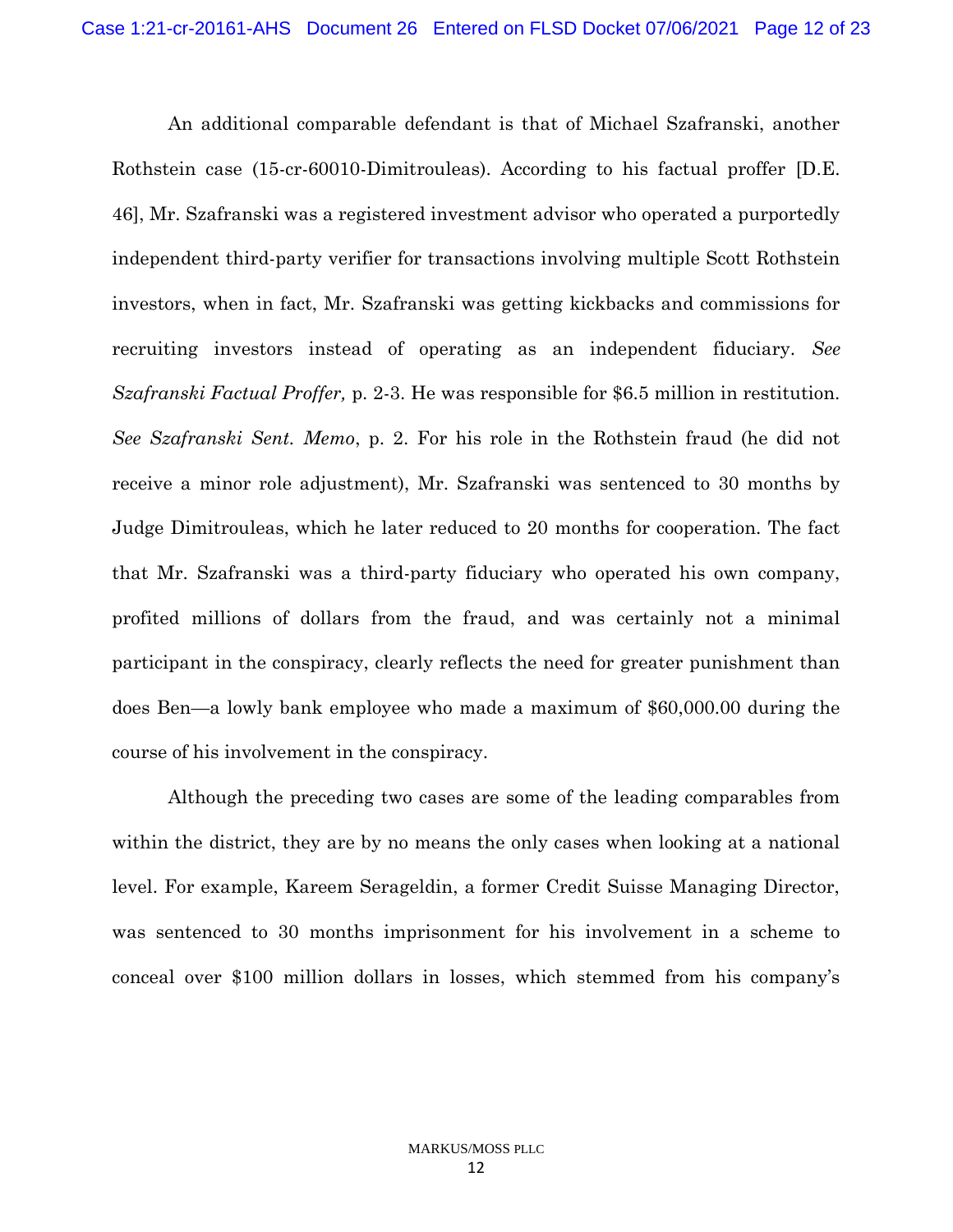investment in subprime mortgage-backed securities. *See DoJ Press Release.4* After pleading guilty to a conspiracy to commit wire fraud and falsify records, Serageldin was sentenced to 30 months imprisonment and ordered to pay a \$150,000.00 fine.

In *United States v. Beth Zastawny*, 19-cr-30019, defendant Zastawny received a term of probation, with the first year to be served in home confinement, in a bank fraud and money laundering case out of the District of Massachusetts. Ms. Zastawny stipulated to over \$4.2 million in loss caused to Blue Hills Bank in 2015 from her fraudulent misrepresentation of her assets and accounts receivable. *See Zastawny Info.,* p. 1-2. [D.E. 1]. When Ms. Zastawany's business began to fail, she opted to obtain bank loans through fraudulent means. *Id*.

Similarly, in the case of *United States v. Tae Kim5*, Kim, a former Citibank and WSFS Bank loan officer, admitted to submitting false information about a client's available deposits at Citibank in connection with a loan application at another bank; and, falsifying the scope of a client's liabilities in connection with a loan at WSFS Bank. *See Tae USAO Release*. <sup>6</sup> Just like Ben, defendant Tae agreed to forfeit \$60,000.00 in a money judgement. *See Tae Plea,* p. 4. [D.E. 5]. For his role in the bank fraud conspiracy, Judge Richard Andrews sentenced Tae to 18 months imprisonment and ordered over \$3.2 million dollars in restitution.

<sup>4</sup> [https://www.justice.gov/usao-sdny/pr/former-credit-suisse-managing-director](https://www.justice.gov/usao-sdny/pr/former-credit-suisse-managing-director-sentenced-manhattan-federal-court-30-months)[sentenced-manhattan-federal-court-30-months](https://www.justice.gov/usao-sdny/pr/former-credit-suisse-managing-director-sentenced-manhattan-federal-court-30-months)

<sup>5</sup> *United States v. Tae Kim*, 17-cr-42, D. Del.

<sup>6</sup> [https://www.justice.gov/usao-de/pr/former-banker-sentenced-18-months-federal](https://www.justice.gov/usao-de/pr/former-banker-sentenced-18-months-federal-prison-fraud)[prison-fraud](https://www.justice.gov/usao-de/pr/former-banker-sentenced-18-months-federal-prison-fraud)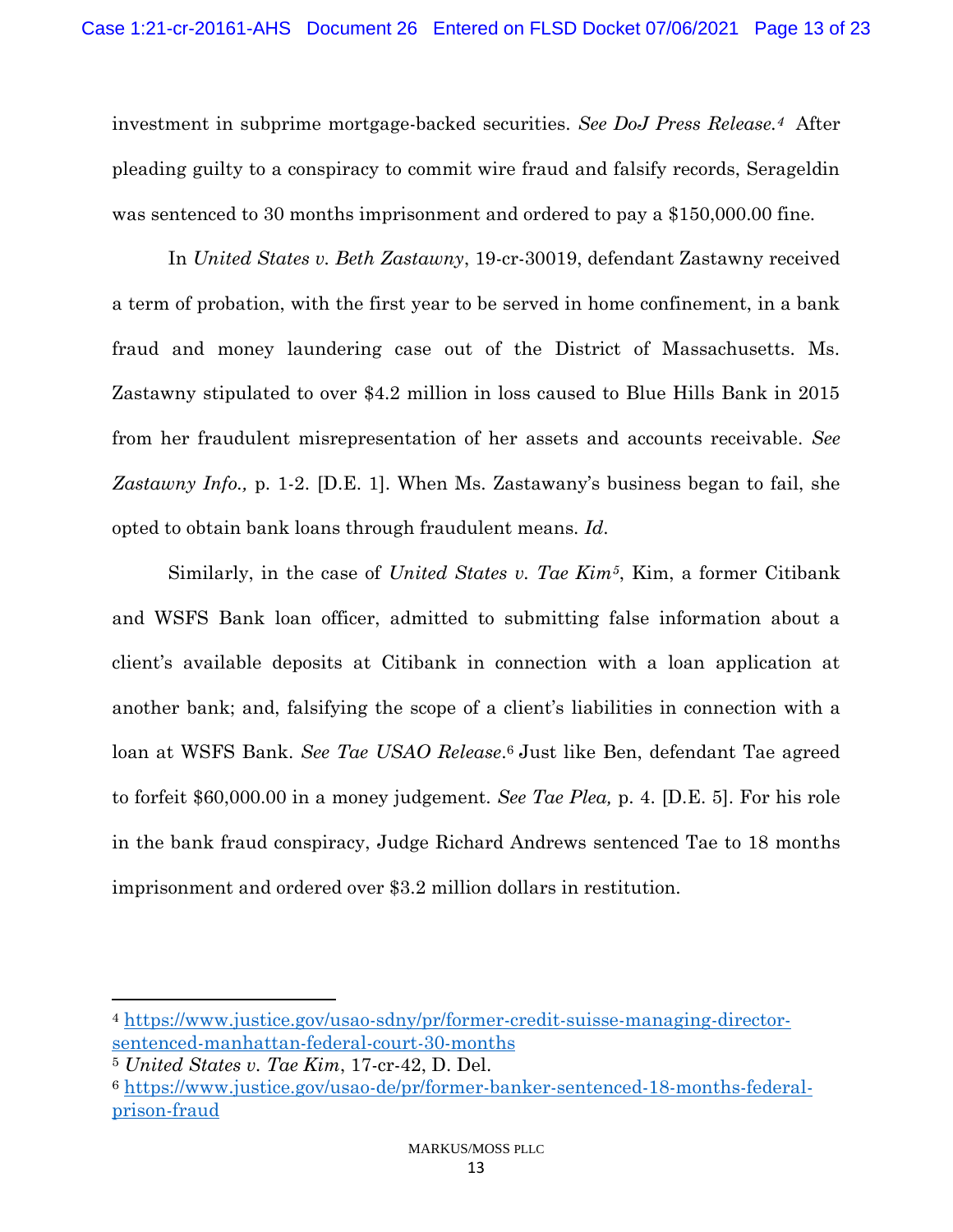The next example illustrates that, even in cases where a bank employee is caught accessing and pilfering accounts at the bank where the defendant was employed, a nonincarcerative sentence has still been found to be appropriate. Reuben Thompson-Quartey<sup>7</sup> was an employee at Beneficial Bank in Pennsylvania that used his position of trust to access confidential account information and means of customer identification. *See Thompson-Quartey Info.,* p. 1-2. [D.E. 1]. Mr. Thompson-Quartey then sold that unique and confidential information to coconspirators, who then took the confidential customer data and created false drivers' licenses in the names of true account holders to surreptitiously withdraw funds from victim accounts. *Id*. Over the course of the one-year conspiracy in 2016, Mr. Thompson-Quartey and his co-conspirators stole hundreds of thousands of dollars from victims. For his role in stealing confidential customer data and selling it to co-conspirators knowing they would be victimized, Judge Harvey Bartle, III sentenced Mr. Thompson-Quartey to six months home confinement, 100 hours of community service, and \$299,000 in restitution. *See Thompson-Quartey J&C*, p. 5-6. [D.E. 23].

In a set of facts not too dissimilar from *Thompson-Quartey* is the case of *United States v. Timothy McMillian*, 19-cr-128, N. D. Ala. There, defendant McMillian, a Regions Bank employee, fraudulently accessed Regions Bank customer profiles and shared their social security number and other identifying information with co-conspirators, who later then assumed Regions Bank victim identities and

<sup>7</sup> *United States v. Reuben Thompson-Quartey*, 18-cr-436, E. D. Pa.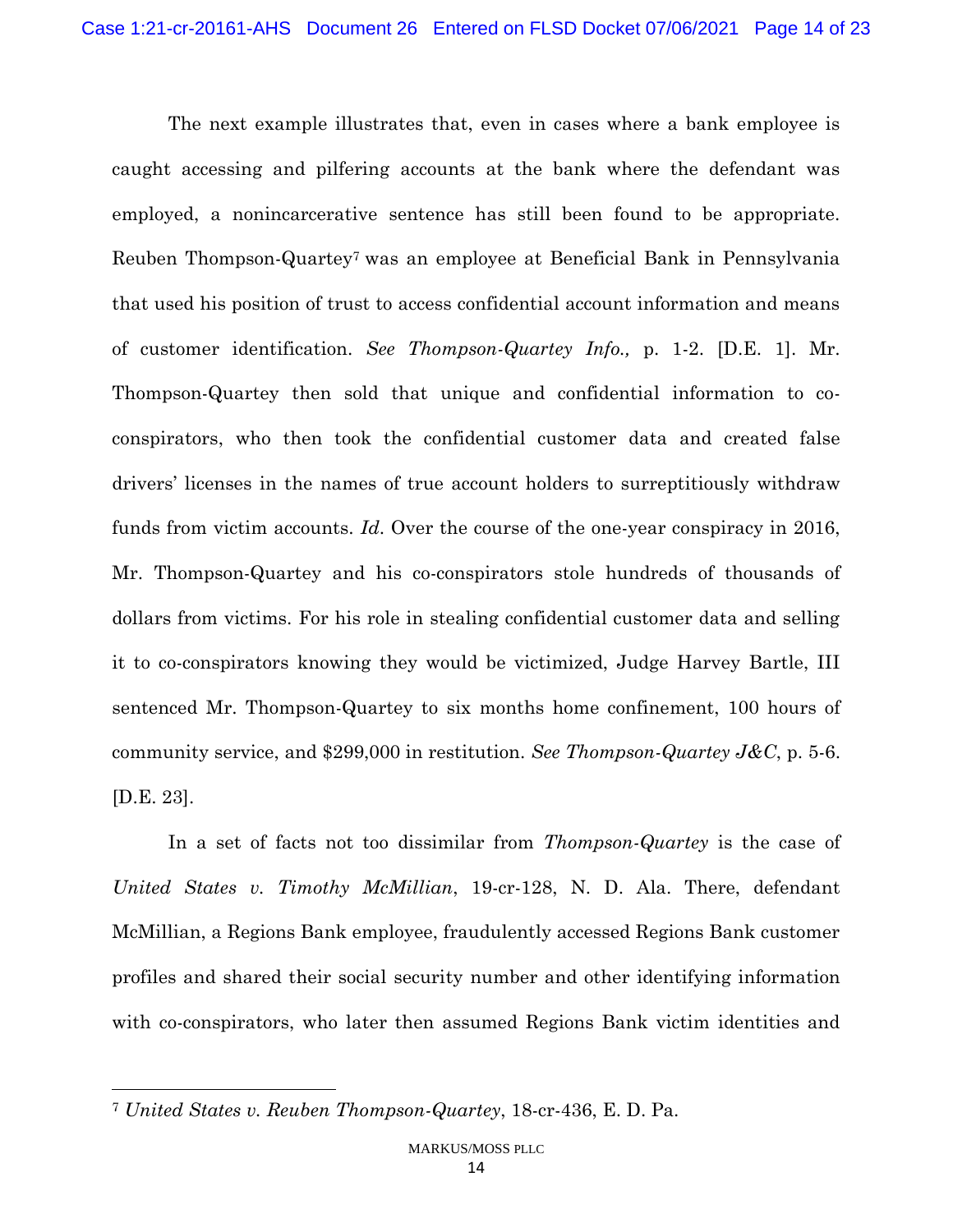withdrew hundreds of thousands of dollars from four different victim accounts. *See McMillian Plea,* p. 2-4. [D.E. 3]. Judge Abdul Kallon sentenced Mr. McMillian to 24 months imprisonment.

In the case of *United States v. Jennal Aziz*, 18-cr-226, S. Dist. Ga., Ms. Aziz, a bank manager, pled guilty to accessing "Bank A's" confidential customer account information so that a co-conspirator, who was not a bank affiliate, would directsolicit salient individuals for a fraudulent investment scheme. *See Aziz Plea,* p. 2. [D.E. 29]. For her role in this conspiracy, Ms. Aziz was sentenced to six months imprisonment.

Just last month in *United States v. Hamid Akhavan*, 20-cr-188, S. Dist. Ny, Judge Rakoff sentenced Mr. Akhavan to just 2.5 years *after* being convicted at trial and even violating the terms of his pretrial release. Mr. Akhavan was one of the leaders of a bank fraud scheme wherein he and his co-conspirators lied to banks about the nature of their business, which was the marijuana trade. According to the government's sentencing memo, co-conspirators testified that Mr. Akhavan was "uniformly identified [] as the leader of the Scheme throughout the relevant time period." [D.E. 318]. What is more, for his involvement as a leader of a more than \$150 million dollar bank fraud conspiracy that generated Mr. Akhavan nearly \$8.5 million dollars, Judge Rakoff found 30 months incarceration to be sufficient, but not more than necessary to provide appropriate punishment.

Here, a sentence of not more than 30 months imprisonment, served half inhalf out, is warranted in light of the sentences imposed in the highlighted cases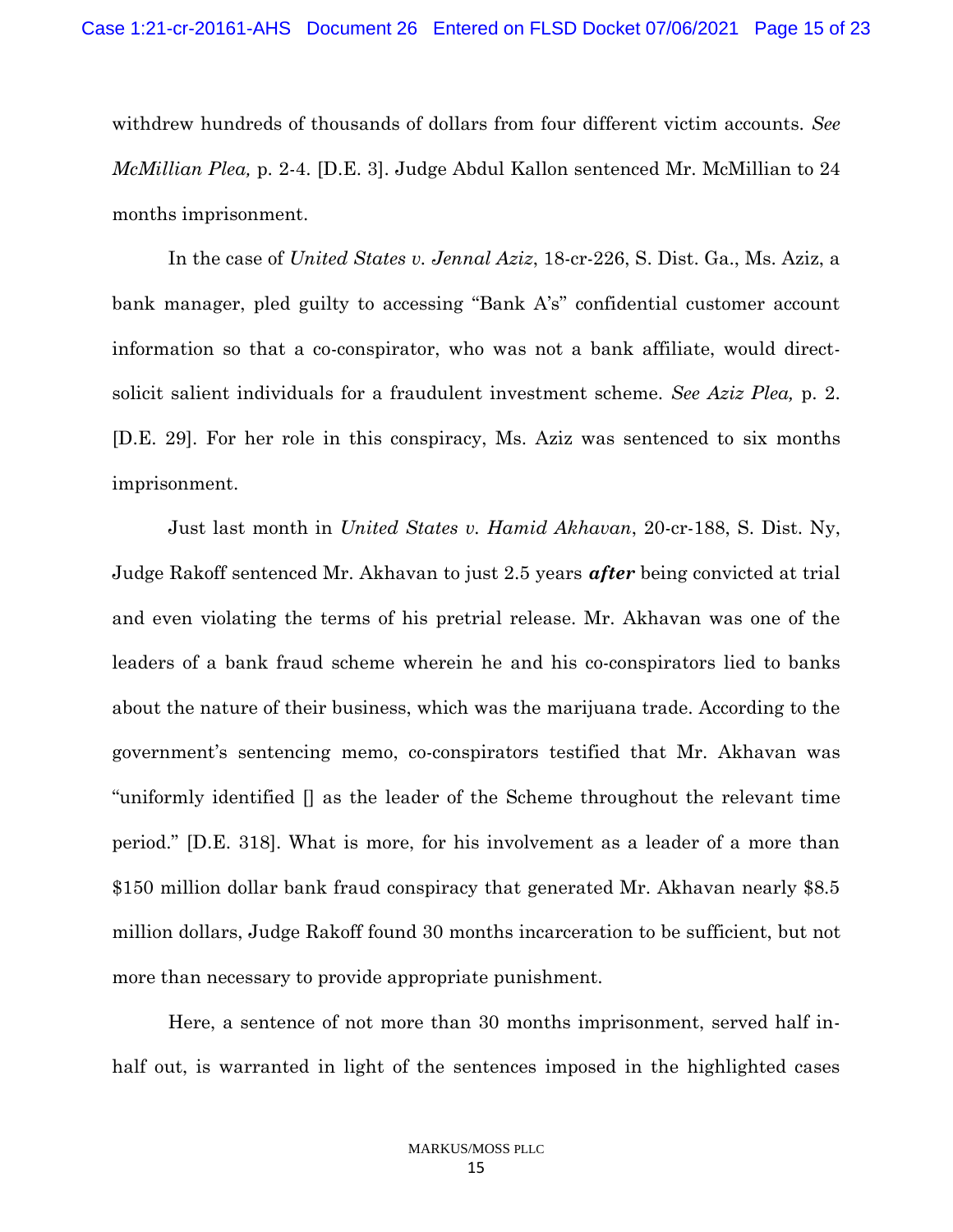above, particularly in the context of TD Bank Vice President Frank Spinosa and third-party fiduciary verifier Michael Szafranski, in order to avoid unwarranted sentencing disparities within the District. In zeroing-in on Ben's criminal conduct, it amounts to sending emails or signing letters his co-defendants prepared for him, which is significantly lesser on the scale of *mens rea* culpability than that of the conduct associated with the defendants in the preceding discussion. Ben is far less culpable than *all* of the above-described defendants, both in this District and others and, accordingly, he deserves a sentence consistent with those imposed in the more egregious cases perpetrated by more culpable individuals.

#### **III. BEN IS A DEVOTED FULL-TIME, STAY-AT-HOME DAD**

Congress has directed that a defendant's personal characteristics should be considered *equally* with "the nature and circumstances of the offense." 18 U.S.C. §  $3553(a)(1)$ . Yet these factors are given no weight in the guidelines calculation; indeed, the guidelines recognize only the defendant's criminal record (providing for higher offense levels for a greater criminal history, rather than reductions for no prior record). *See Rita v. United States*, 551 U.S. 338, 364-65 (2007) ("The Commission has not developed any standards or recommendations that affect sentencing ranges for many individual characteristics. Matters such as age, education, mental or emotional condition, medical condition (including drug or alcohol addiction), employment history, lack of guidance as a youth, family ties, or military, civil, charitable, or public service are…matters that § 3553(a) authorizes the sentencing judge to consider."). *See also United States v. Martin*, 520 F.3d 87, 93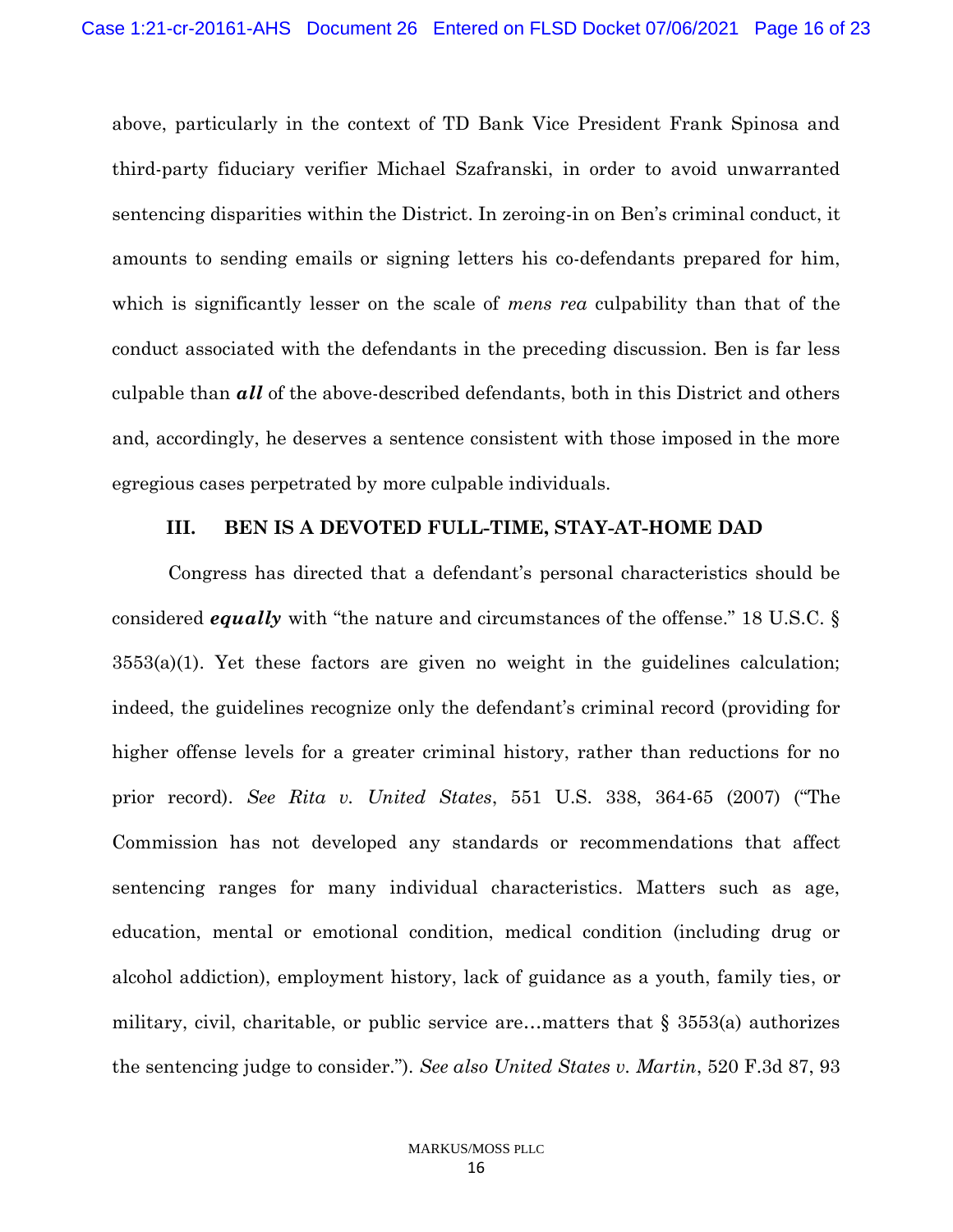(1st Cir. 2008) (affirming a 91-month variance down from the guideline range based in part on "the support that the defendant stood to receive from his family [and] personal qualities indicating his potential for rehabilitation"). Therefore, we urge the Court to balance the guidelines calculations by giving fair and due consideration to the many characteristics that weigh heavily in favor of sentencing Ben to a 30 month split sentence.

Ben was born in Los Angeles, California, into an Iranian-Jewish family. For the first eight years of his life, Ben lived together with his parents and sister. At age eight, his parents separated, and his father moved to El Paso, Texas. At first, Ben stayed with his mother and in sister in LA, but with his mother's responsibilities exceeding her capacity to provide, the decision was made to send Ben to live with his father at age twelve. During the period of Ben's parents separating, his mother was caring for her two children, her sister, and their mother, which was more than she could handle.

At twelve in El Paso, Ben found it rough assimilating into the new system, with being bullied a prevalent memory of those formative years. Apart from being of short stature, Ben particularly struggled with his family heritage. Kids chided him before being of Middle Eastern descent, something particularly difficult in the wake of 9/11, and for being Jewish. Antisemitism was a constant reminder to Ben that much of his classmates did not like him for something beyond his control; and this weighed heavily on his heart. While in El Paso, Ben largely was left to fend for himself as his father owned and operated a small retail clothing store in a strip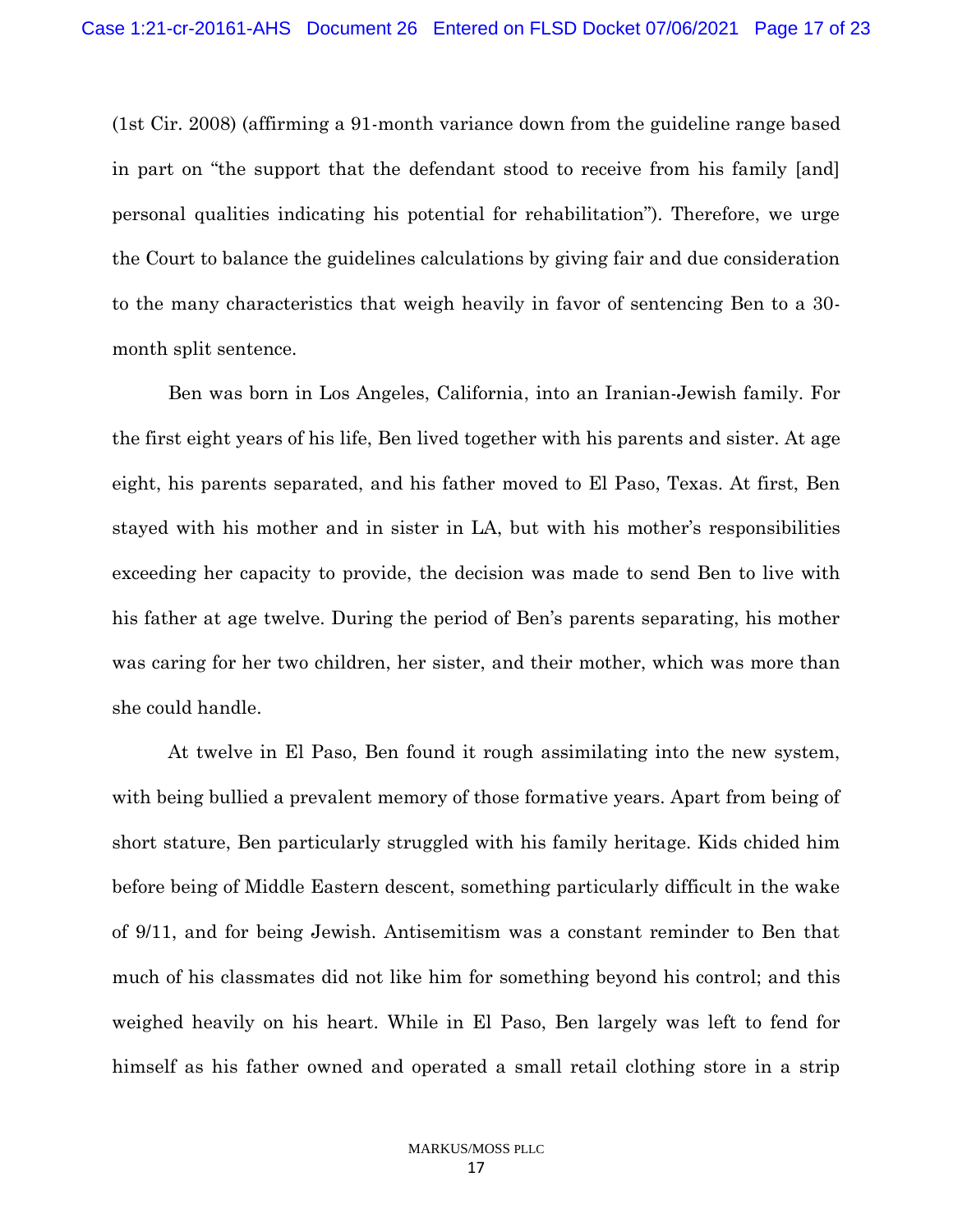mall. The store always struggled financially, but Ben's father did his best to run the business and would open and close the store every day. The rigors of small business ownership did not leave an abundance of time for Ben and his father to share together.

Upon graduation from high school, Ben decided to leave Texas for South Florida, where he had earned a merit-based scholarship to Johnson & Whales University, in North Miami. Ben not only maintained his academic scholarship, but excelled in his studies, earning Dean's list recognition every semester until his graduation from college with a bachelor's degree in Business Administration.

During college, Ben started working an entry-level job at a hotel on Miami Beach, where after four years he rose to the position of concierge. Wanting to find employment in his field of study, Ben applied and was hired for an hourly wage position, personal banker, with Wells Fargo Bank in late 2014.

Not long after Ben began working at Wells Fargo, his mother began having consistent and severe abdominal pain, which doctors in California concluded required a routine gallstone surgery. Unfortunately, however, during the procedure Ben's mother suffered a reaction to anesthesia and would not resuscitate the day following surgery. In response, doctors administered another drug to counteract the anesthesia, which had the effect of giving Ben's mother a heart attack. Ben arrived from Miami just in time to be at his mother's side before she tragically passed for what was supposed to be a routine and simple procedure.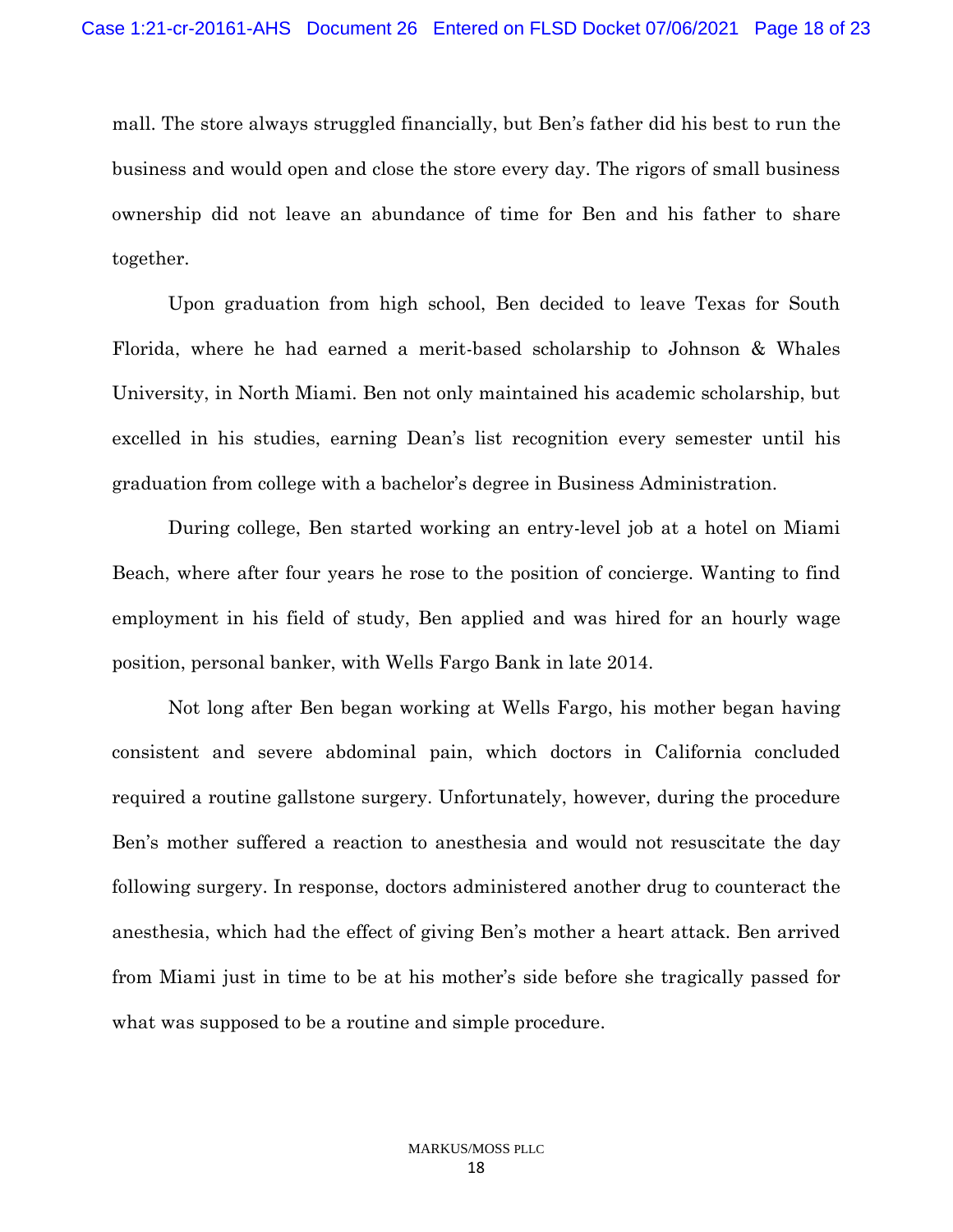When the related civil case began to pick up steam in 2016-17, Ben began to suffer physical symptoms from anxiety and stress associated with the overwhelming toll of litigation. Ben began to form welts and hives on his skin, which doctors attributed to stress and anxiety. Things became so severe doctors even recommended a surgery to remove some nerve endings in his lower back through his tailbone. Ultimately, Ben declined to do the surgery and self-medicated through alcohol abuse. As the civil and criminal probe advanced, Ben did his best to manage his stress as best he could, which frequently amounted to Ben not leaving the house and drinking alcohol in despair while lamenting his prior conduct and the lasting consequences those actions yielded. Ben has suffered a tremendous personal cost in grief and angst. There is not one day that has gone by that Ben does not regret his actions and the harm it enabled others to perpetrate the crime.

Because of his ongoing criminal case, finding stable work would be a difficult task in normal times. But with the added economic hardship stemming from a global pandemic, work has simply been impossible for Ben to find. So, while Ben's devoted, hard-working wife spends her nights in the pediatric wing of a local hospital to financially support their young family, Ben has assumed the role of primary care provider for their infant son. He prepares and provides his son's food, changes diapers, reads, teaches, and otherwise does everything within his reach to be the best full-time dad he can be. If Ben were sentenced to a significant period of incarceration, there would undoubtedly be deleterious effects on his son's wellbeing as well as the Rafael family as a whole.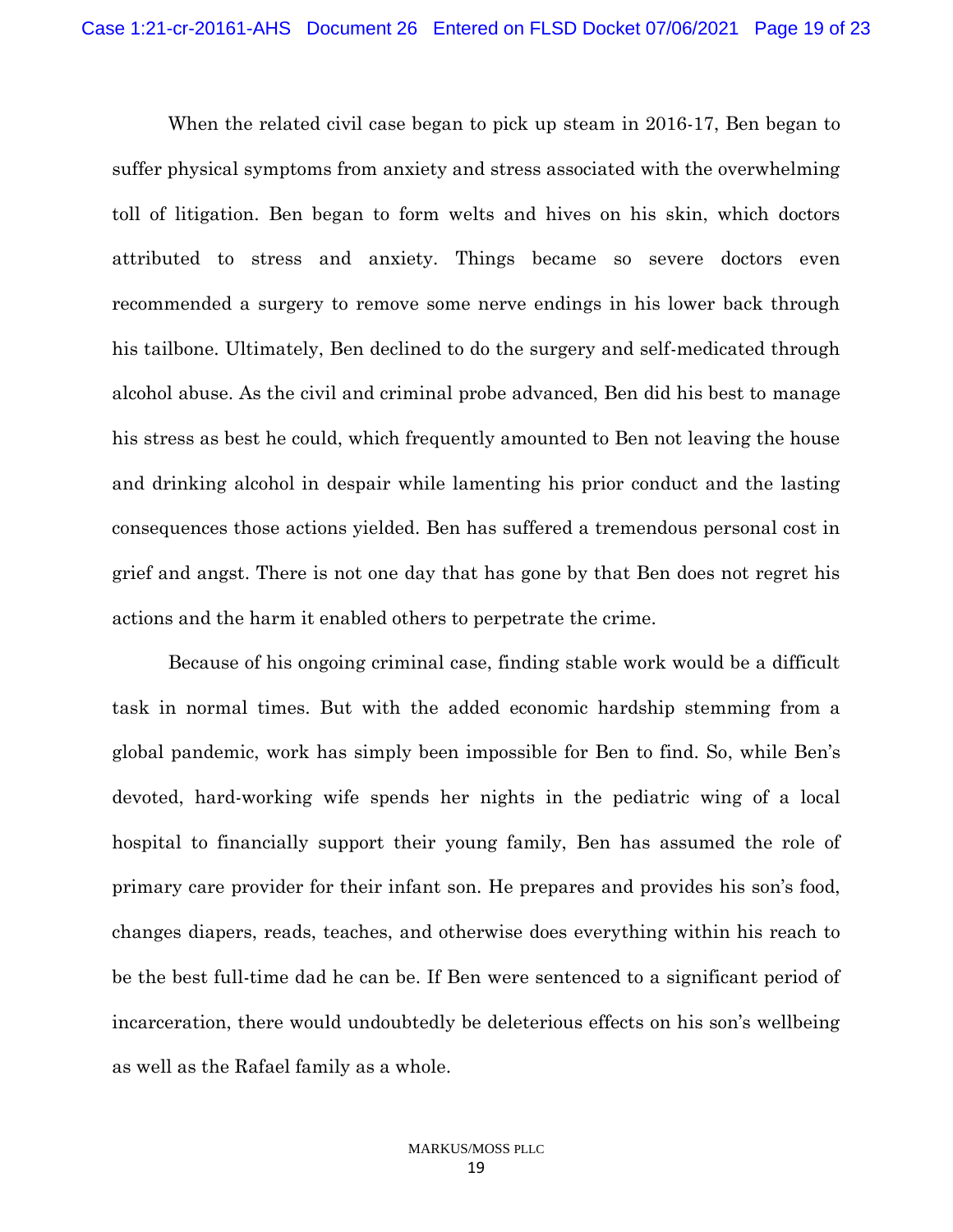

Children in their early childhood (from ages two to seven) may also suffer from parent-child separation as well as the trauma of experiencing parental criminal activity and arrest, while children in their middle childhood (from ages eight to eleven) may experience low self-esteem or poor self-concept as they struggle in developing a sense of autonomy and individuality. Adolescent children may display an increased level of aggression or maladaptive coping mechanisms which could eventually lead to school dropout, delinquency, or adult crime.<sup>8</sup> *See also: United States v. Dominguez*, 296 F.3d 192 (3d Cir. 2002) (district court erred in concluding it could not depart four levels in bank fraud case for defendant who resided with elderly parents, who were physically and financially dependent on her); *United States v. Davis*, 2008 WL 2329290 (S.D.N.Y. June 5, 2008) (court imposed time-served on a first time offender devoted to the education of the six children of his 15 year marriage – and the judge believed incarceration would deny the children the "care and guidance clearly needed at this point in their lives"); and *United States v. Crawford*, 2007 WL 2436746 (E.D. Wis. Aug. 22, 2007) (district

<sup>8</sup> *Maternal Incarceration and Children's Long-Term Outcomes: Timing versus Dosage?* Rosa M. Cho, Brown University.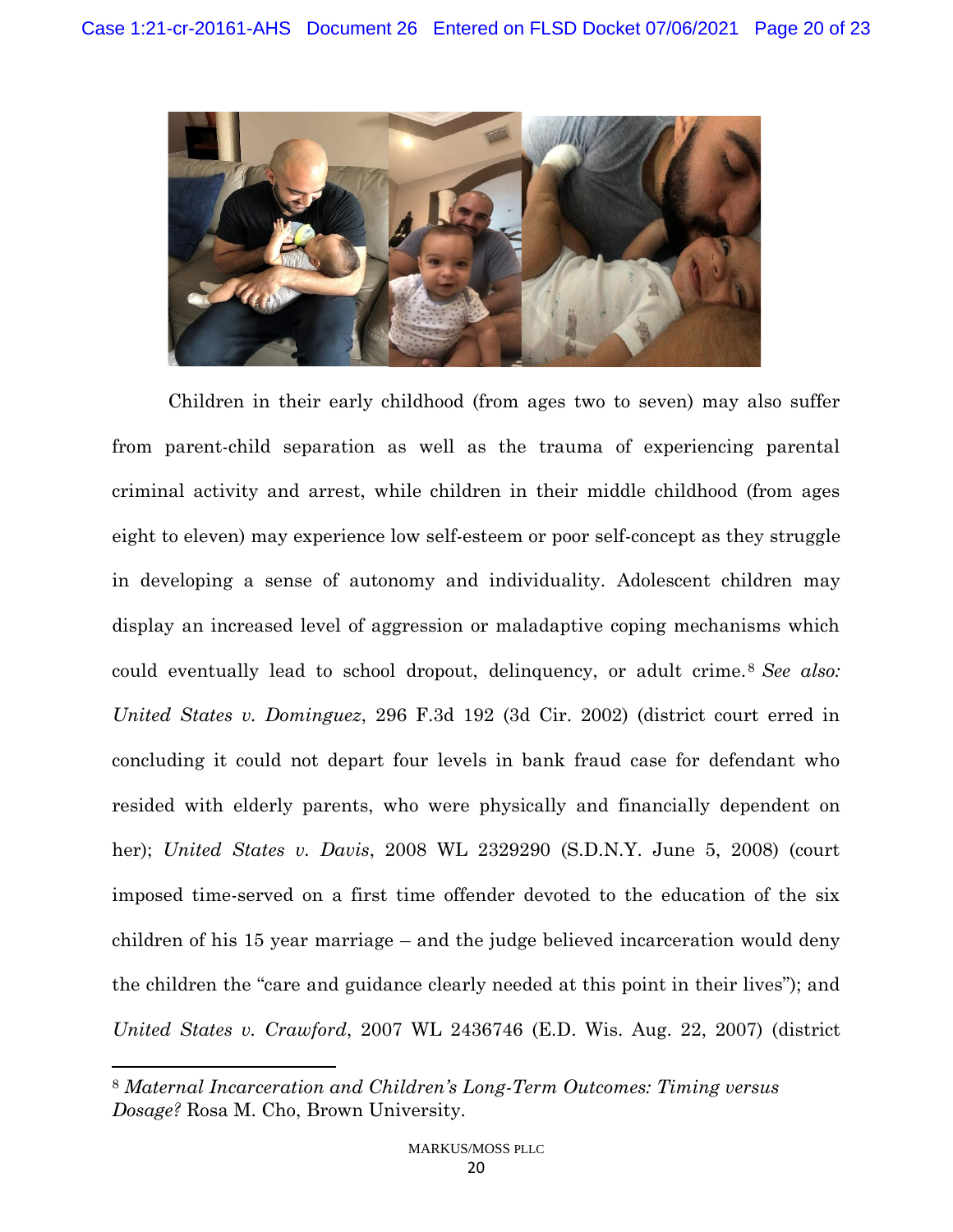court granted a variance from the Guidelines due in part to the defendant's family situation with five children and the impact incarceration would have on the children).

There is no question that the prospect of Ben being away from his child and family for any length of time is more severe a punishment than any term of incarceration would amount to.

#### **IV. BEN'S COOPERATION WAS SUBSTANTIAL**

We will address this more at sentencing, but as an overview, Ben:

• Participated in debriefings with the Government for hours at a time to answer questions, share information, and examine documents;

• Spent hours prior to each debriefing to sufficiently prepare, gather documents, and refresh recollection; and

• Is available to testify in the trial of Jason Van Eman.

We understand that Ben's second case is an issue here, but we still believe his cooperation can and should be considered by the Court. While it was expected that as a result of Ben's efforts, the government would move, pursuant to Fed. R. Crim. P. R35(b), for a reduction of Ben's sentence as soon as his cooperation was complete in the trial of Jason Van Eman. But because of the PPP/EIDL case, the government is now mum on whether it still plans to use Ben in the Van Eman trial.

The Court may, of course, consider the government's proposal; but the ultimate sentence to be imposed remains within the sole discretion of the Court, which may consider a defendant's efforts towards cooperation. *See United States v.*  Landron-Class, 696 F.3d 62 (1<sup>st</sup> Cir. 2012). The Court can also look to the research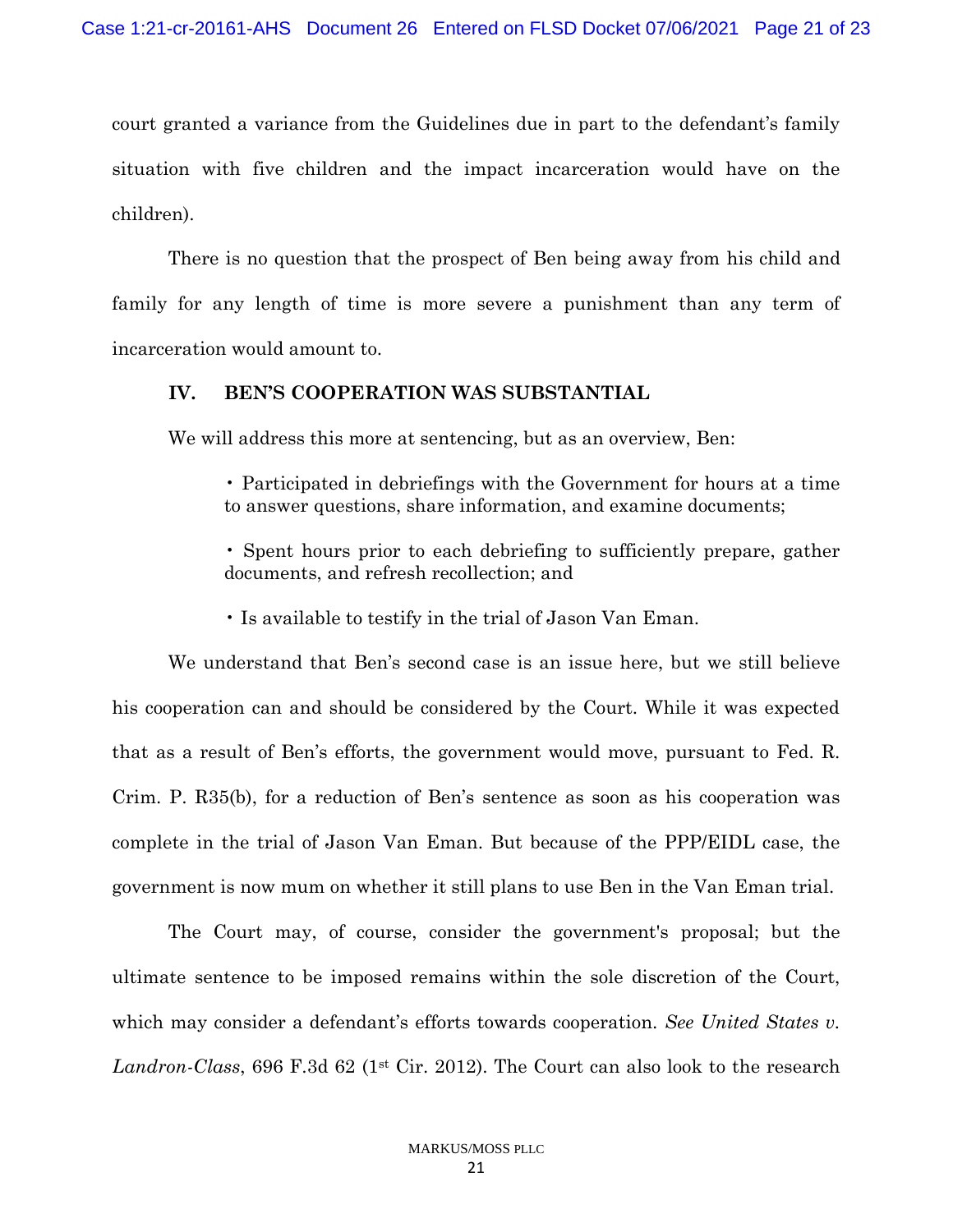and statistics of the U.S. Sentencing Commission with regard to cases involving cooperation. In the fiscal years 2008 through 2014, the median percent decrease from the *bottom* of the guidelines in fraud cases was over 70%.<sup>9</sup> Applying that metric to Ben's case would qualify him for a split sentence, even before variance arguments.

Ben's acceptance of responsibility, his personal characteristics, the support he has from his family and in the community, his desire never again to be in a position where he could be separated from his family, his willingness to cooperate and the other factors discussed above, demonstrate he deserves a sentence of not more than 30 months, to be served as a split sentence, for his involvement in both cases.

### **CONCLUSION**

"It has been uniform and constant in the federal judicial tradition for the sentencing judge to consider every convicted person as an individual and every case as a unique study in the human failings that sometimes mitigate ... the crime and the punishment to ensue." *Koon v. United States*, 518 U.S. 81, 113 (1996). Here, Benjamin Rafael admittedly committed the crimes of conspiracy to commit wire and bank fraud. He does not seek to justify, minimize, or explain away these actions. He knows they were wrong.

<sup>9</sup>[http://www.ussc.gov/Research\\_and\\_Statistics/Annual\\_Reports\\_and\\_Sourcebooks/20](http://www.ussc.gov/Research_and_Statistics/Annual_Reports_and_Sourcebooks/2012/sbtoc12.htm) [12/sbtoc12.htm](http://www.ussc.gov/Research_and_Statistics/Annual_Reports_and_Sourcebooks/2012/sbtoc12.htm) and http://www.ussc.gov/Research\_and\_Statistics/Annual\_Reports\_and\_Source books/Archives.cfm